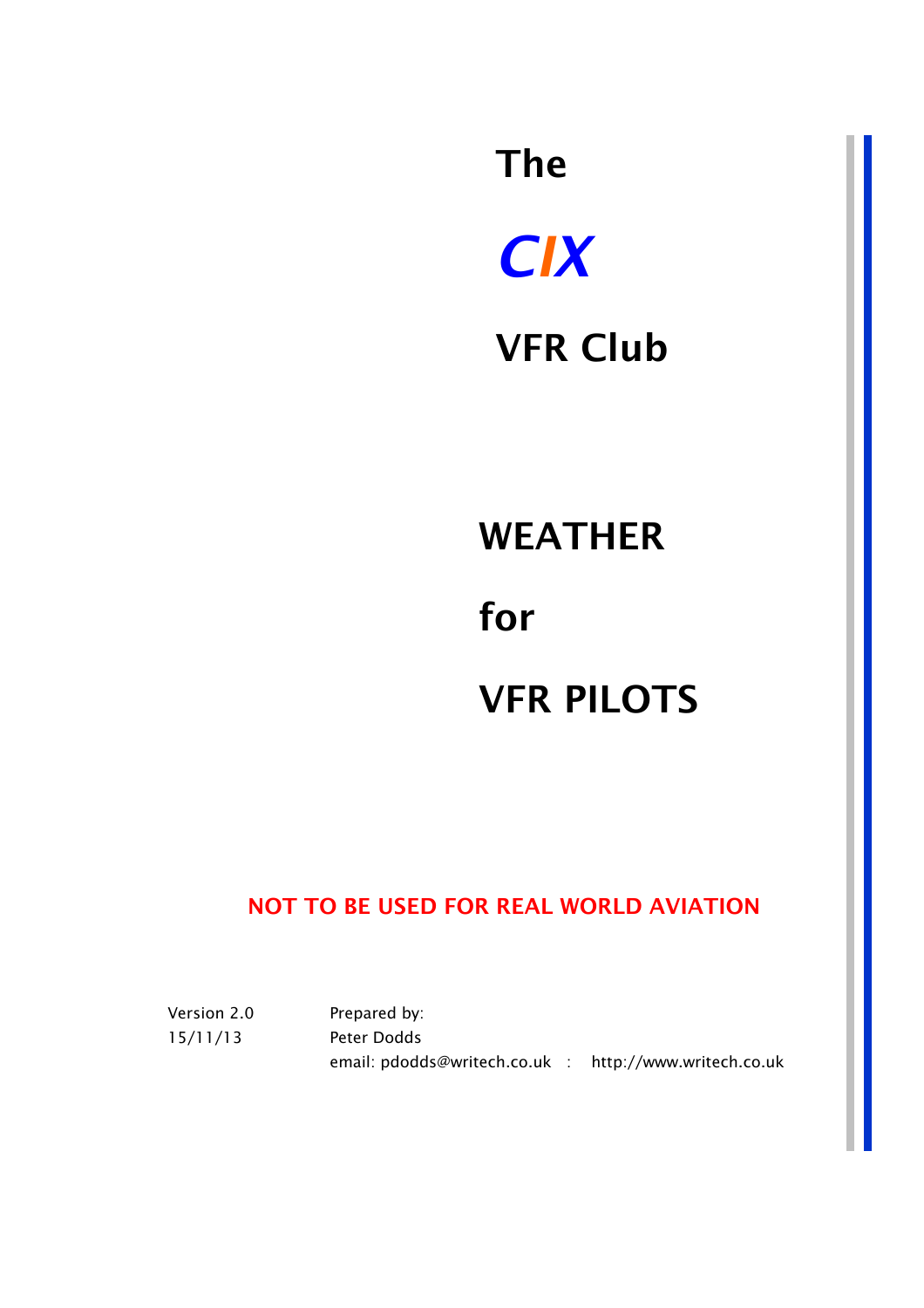#### Table of Contents

| $\mathbf{1}$ |     |                                          |    |
|--------------|-----|------------------------------------------|----|
| $\mathbf{2}$ |     |                                          |    |
| 3            |     |                                          |    |
| 4            |     |                                          |    |
|              | 4.1 | Atmospheric Pressure                     | 5  |
|              | 4.2 | Cloud                                    | 5  |
| 5.           |     |                                          |    |
| 6            |     |                                          |    |
| $\mathbf 7$  |     |                                          |    |
| 8            |     |                                          |    |
|              | 8.1 | General Principles                       | 10 |
|              | 8.2 | UK Defined Weather Minima for VFR Flight | 11 |
|              | 8.3 | US Weather minima for VFR flight         | 12 |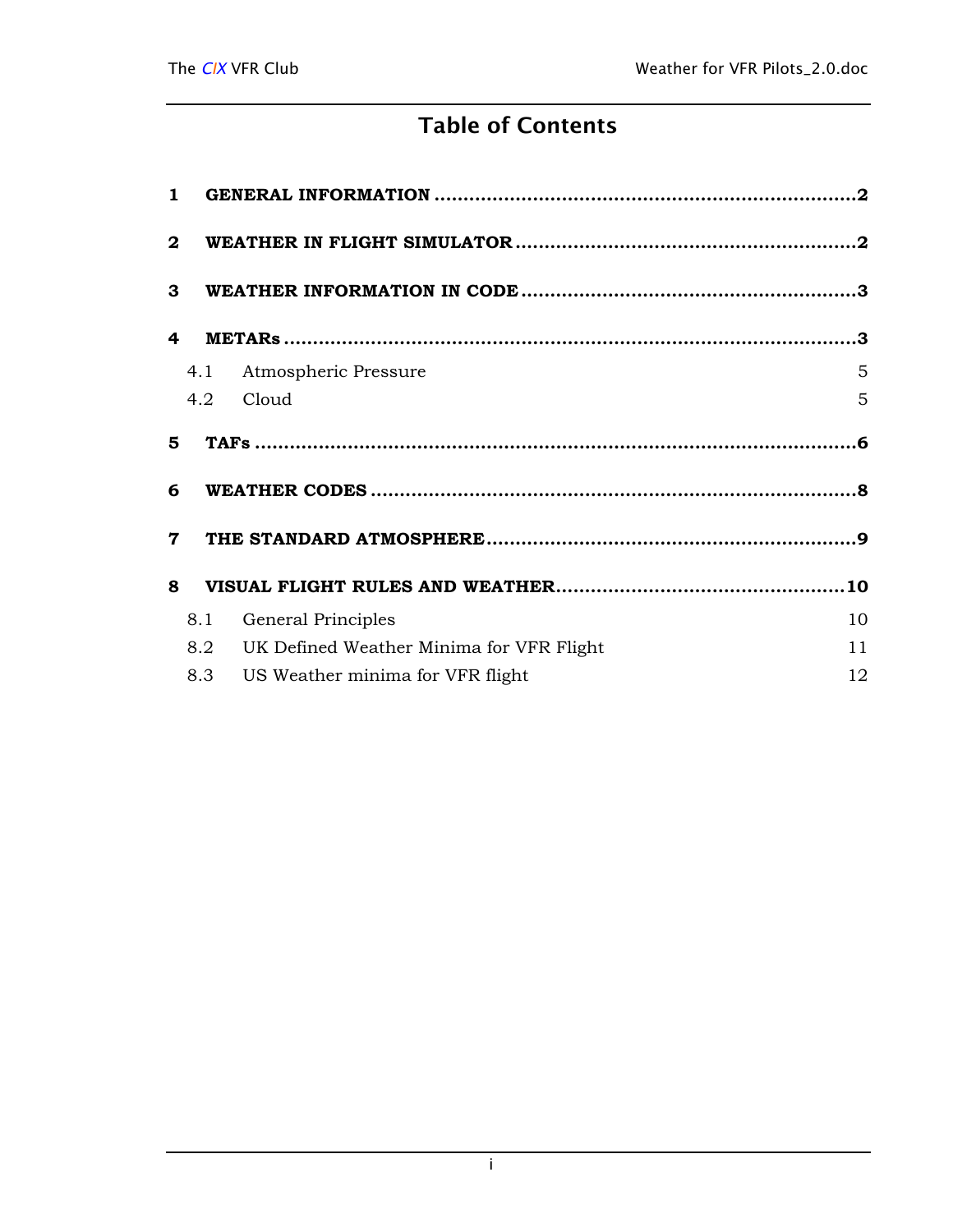#### Document History

| Date       | <b>Version</b> | Changes                   |
|------------|----------------|---------------------------|
| 03/02/2004 |                | Initial Published version |
| 15/11/2013 | 2.0            | Revised and expanded.     |

#### Acknowledgements

The author, Peter Dodds, is CEO and CFI of the Cix VFR Club, and a VATSIM P1, P2 & P3 Rated pilot, and S2 rated Controller.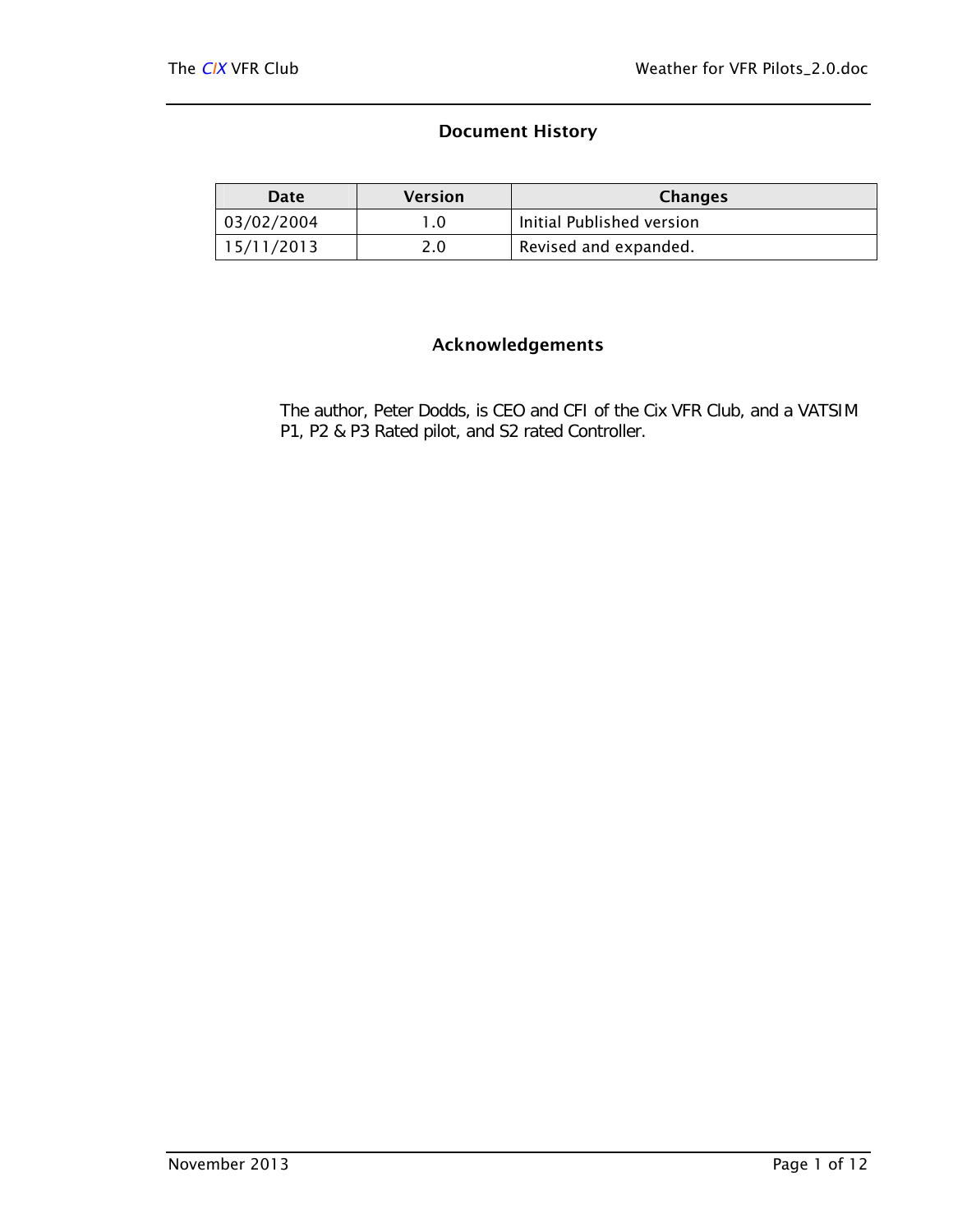#### <span id="page-3-0"></span>1 GENERAL INFORMATION

The manual is designed to provide weather information for virtual pilots which is similar to and parallels the weather considerations for real world pilots of light aircraft. Where the Flight Simulator or VATSIM situation differs from real world situations, such differences are highlighted. This to help Virtual Pilots perform as realistically as possible, which is one of the things which makes the hobby so enjoyable.

#### 2 WEATHER IN FLIGHT SIMULATOR

The knowledge of the weather required in real world private flying is quite detailed. It includes how weather is created and what makes it change; what those changes mean for flight planning and for the en route aircraft, Some of these topics really do not affect Flight Simulator Pilots.

In Flight Simulator, the weather does not change realistically. It can be programmed to be fixed or to change with time, or to use real weather data. If real weather data is used, FS downloads the data from an international source and interprets it reasonably correctly. When flying on VATSIM or IVAO, FS is set to "User Defined Weather", and the pilot client software passes real world weather information to FS, which it then interprets and displays. So far so good.

The problem arises when the aircraft is flown near to another weather station and the pilot client software updates the weather with this new data. One of two things can happen.

- a) The weather suddenly changes to that of the new station. Cloud levels and cover can change, precipitation can start or cease and a new atmospheric pressure may abruptly change the altimeter reading.
- b) The weather can suddenly clear to infinite visibility and no cloud, (no weather information) and then a few minutes later suddenly change again back to the real weather from the new weather station.

This is something we don't have to live with, fortunately for the purists among us. There is at least one very realistic weather addon for Flight Simulator which provides a much better "weather engine" for flying. The clouds look a bit more realistic too, but there is a cost, performance as well as financial, as creating and displaying cloud is quite an processor intensive process.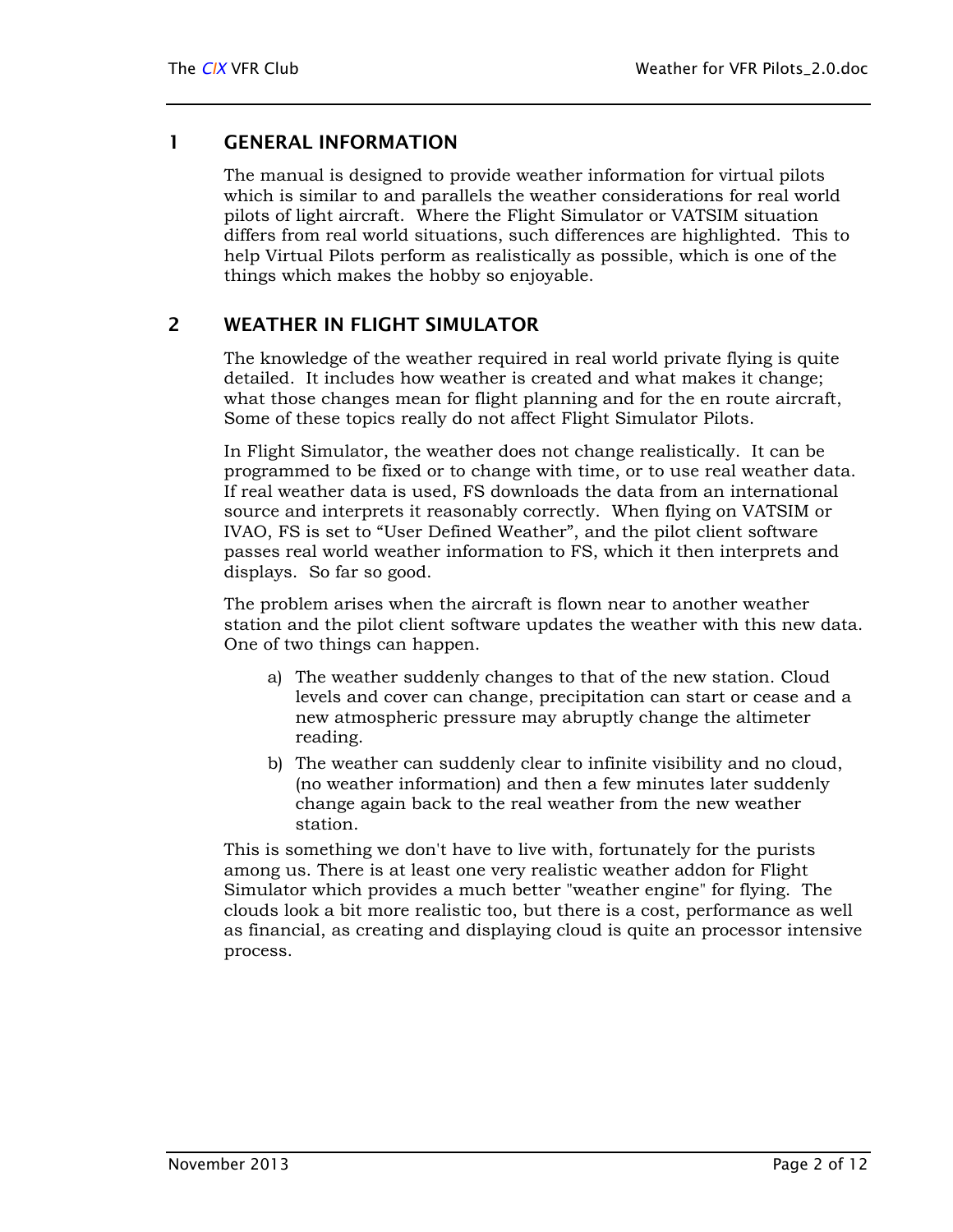#### <span id="page-4-0"></span>3 WEATHER INFORMATION IN CODE

Aviation weather forecasts come in three types:

Terminal Area Forecasts, abbreviated to TAFs

Meteorological ActualReports, abbreviated to METARs

Special reports, abbreviated to SPECI

#### 4 METARS

This section explains how to decode a UK METAR. US METARs have a slightly different set of abbreviations.

Below is an example of a typical METAR code

110930Z 24012G25KT 210V280 8000 R271900 +SHRA SCT09 BKN15CB 10/08 Q1014 TEMPO 09301230 25016G35KT

METAR code is made up of several sections. Sometimes some sections are not included, for instance if the weather is very stable during high pressure conditions, typically.

| EGBJ       | Airport Code to which the TAF applies: Gloucestershire in<br>this case.                                                                                                                                                                                                                                                                                                                                                                                                                                          |
|------------|------------------------------------------------------------------------------------------------------------------------------------------------------------------------------------------------------------------------------------------------------------------------------------------------------------------------------------------------------------------------------------------------------------------------------------------------------------------------------------------------------------------|
| 110930Z    | This is the date and time of the report - in this case the<br>11th of the month at 0930 UTC (formerly Greenwich Mean<br>Time). The Z suffix means UTC and is recognised world<br>wide.                                                                                                                                                                                                                                                                                                                           |
| 24012G25KT | The first 3 digits give the wind direction in degrees from<br>north - in this example 240 degrees, or broadly from the<br>south west.<br>If 000 is shown it means nil wind i.e. calm. If VRB is<br>shown it means the wind direction variable.<br>The next 2 digits give the wind speed in knots - in the<br>example this is 12 knots. If the windy is gusty, this is<br>shown with a 'G' followed by the maximum gust velocity<br>recorded in the previous 2 hours.<br>Other units are MPS (metres per second). |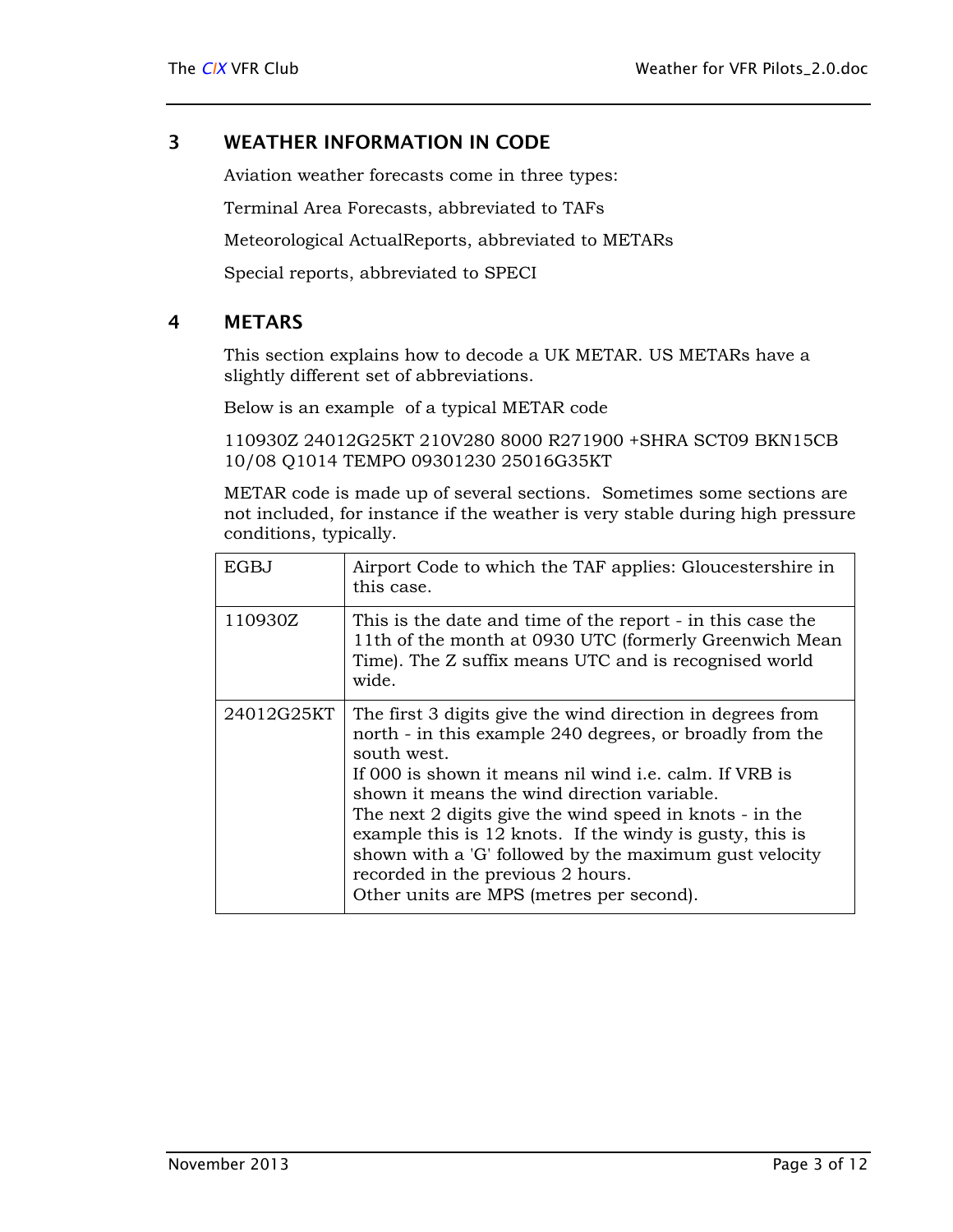| 210V280             | The first 3 digits give the wind direction in degrees from<br>north - in this example 240 degrees, or broadly from the<br>south west.<br>If 000 is shown it means nil wind i.e. calm. If VRB is<br>shown it means the wind direction variable.<br>The next 2 digits give the wind speed in knots - in the<br>example this is 12 knots. If the windy is gusty, this is<br>shown with a 'G' followed by the maximum gust velocity<br>recorded in the previous 2 hours.<br>Other units are MPS (metres per second). |
|---------------------|------------------------------------------------------------------------------------------------------------------------------------------------------------------------------------------------------------------------------------------------------------------------------------------------------------------------------------------------------------------------------------------------------------------------------------------------------------------------------------------------------------------|
| 8000                | This is the visibility in metres.<br>$9999 = 10$ kilometres or more, $0000 =$ Less than 50 metres.<br>Other units are Statute Miles, mainly in the USA, in which<br>case the digits have SM on the end.                                                                                                                                                                                                                                                                                                          |
| R <sub>271900</sub> | This is the Runway Visual Range (RVR) and is usually<br>only given if the visibility is 2000m or less. In this case<br>the RVR for unway 27 is 1900 metres. Rarely, the<br>visibility may be prefixed with P, which means "more than"<br>e.g. $(P1000 = More than 1000m)$ . An RVR can be variable<br>and the format then similar to the variable wind;<br>0600V900 (varying between 600m and 900m)                                                                                                              |
| +SHRA               | This is the current weather. A number of 2-letter codes<br>may be used in combination. These letter codes are listed<br>in section Error! Reference source not found. below.                                                                                                                                                                                                                                                                                                                                     |
| SCT <sub>09</sub>   | There may be up to three cloud layers reported. This code<br>means "scattered, with a base level of 900 feet above the<br>aerodrome",                                                                                                                                                                                                                                                                                                                                                                            |
| BKN15CB             | This one means Broken with a base of 1500ft and<br>thunderstorms.                                                                                                                                                                                                                                                                                                                                                                                                                                                |
| 10/08               | This is the Temperature and Dew Point in degrees Celcius.<br>The temperature is the first 2 figures and the second two<br>figures are the Dew Point (the temperature at which the<br>air is saturated - cannot hold any more moisture Minus<br>temperatures are prefixed by an M, e.g. $MO1 = -1$ °C. If<br>the temperature and the dewpoint are close together, then<br>expect carburettor icing in conventionally aspirated<br>aircraft engines - yes even in Flight Simulator                                 |
| Q1014               | This is the barometric pressure at sea level, for which the<br>code QNH is used in the UK and some other countries,<br>expressed in hectopascals.                                                                                                                                                                                                                                                                                                                                                                |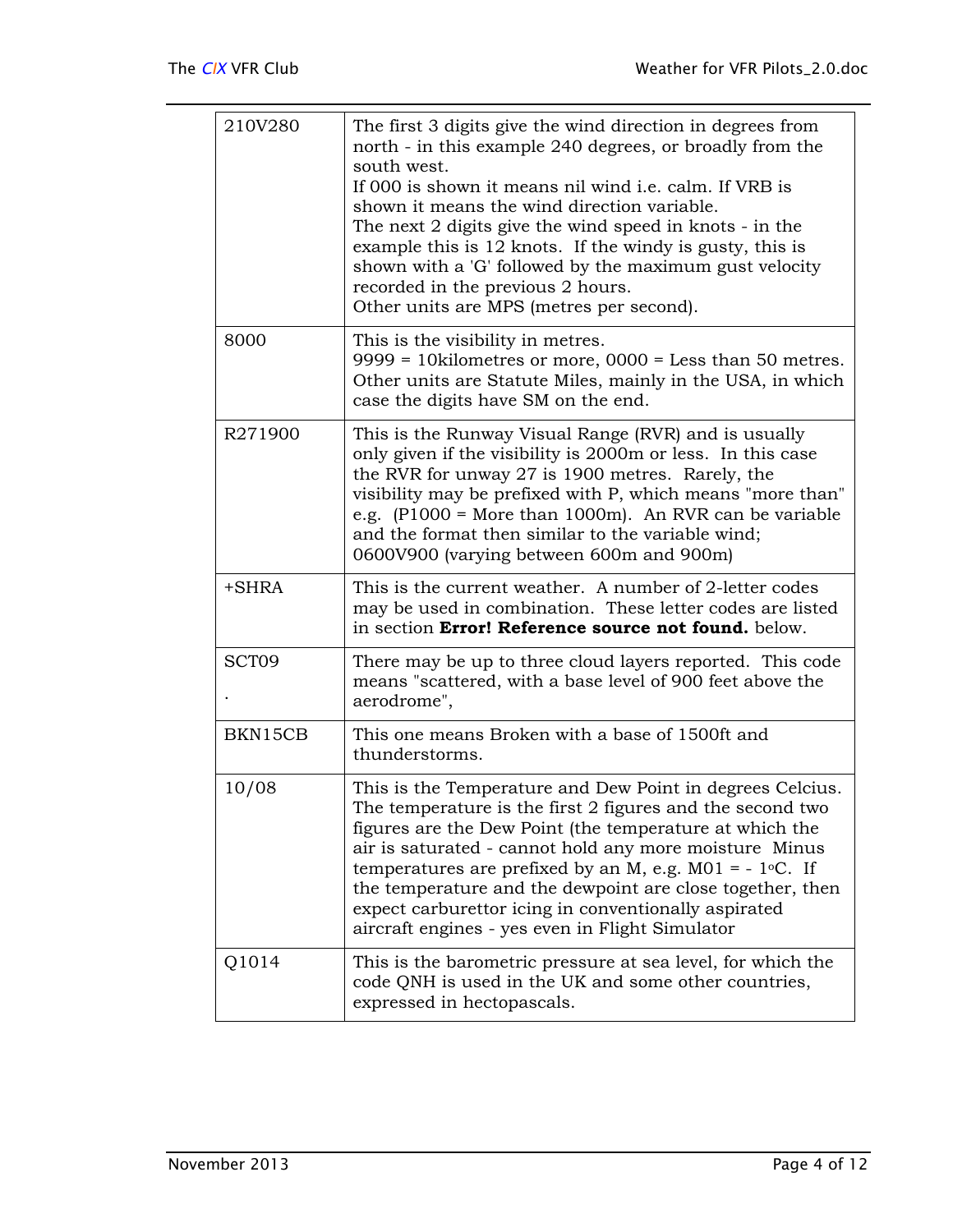<span id="page-6-0"></span>

| <b>TEMPO</b><br>09301230<br>25016G35KT | This is the trend forecast for the next two hours<br>$(09:30 \text{ to } 11:30)$ . Options are: -<br>$BECMG = Becoming,$                   |
|----------------------------------------|--------------------------------------------------------------------------------------------------------------------------------------------|
|                                        | TEMPO = Temporarily,                                                                                                                       |
|                                        | $NOSIG = No$ Significant Change.                                                                                                           |
|                                        | So TEMPO 09301230 26016G35KT. means:                                                                                                       |
|                                        | Temporarily, between 0930 and 1230, the wind will be<br>more westerly, stronger and with stronger gusts than the<br>general forecast wind. |

#### 4.1 Atmospheric Pressure

Atmospheric Pressure used to be measured in millibars, which have the same numerical value as hectopascals. 1000 millibars is 1 bar, or 14.2 lb/sq in. In the US and some other countries, the barometric pressure is measured in inches (of mercury - 30 inches of mercury being equivalent to 1 bar or 14.2 lbs/sq. in

In general, the numerical value is only of interest for correctly setting the altimeter, but as a general rule low QNH values less than 1015 approximately mean poorer weather, whereas higher QNH values signify better flying weather.

#### 4.2 Cloud

Cloud definitions require further explanation. The amount of sky covered by cloud and the height of the base of that cloud layer are reported. The first three letters are the cloud cover of the layer. Cloud cover used to be reported numerically as octas, 8 octas being overcast. However, cloud cover descriptions have changed in recent years. The current definitions are as follows: -

SKC = sky clear;

FEW = Up to 25% cloud cover;

SCT = From 26% - 50% cloud cover

BKN = From 51% to 90% cloud cover;

OVC = Overcast (91% to 100% cloud cover);

 $//$  = "State of sky obscured" (figures after the  $//$  will give forecast vertical visibility in hundreds of feet).

NSC = no significant cloud (none below 5,000 feet and no CB). CB will be the only cloud type specified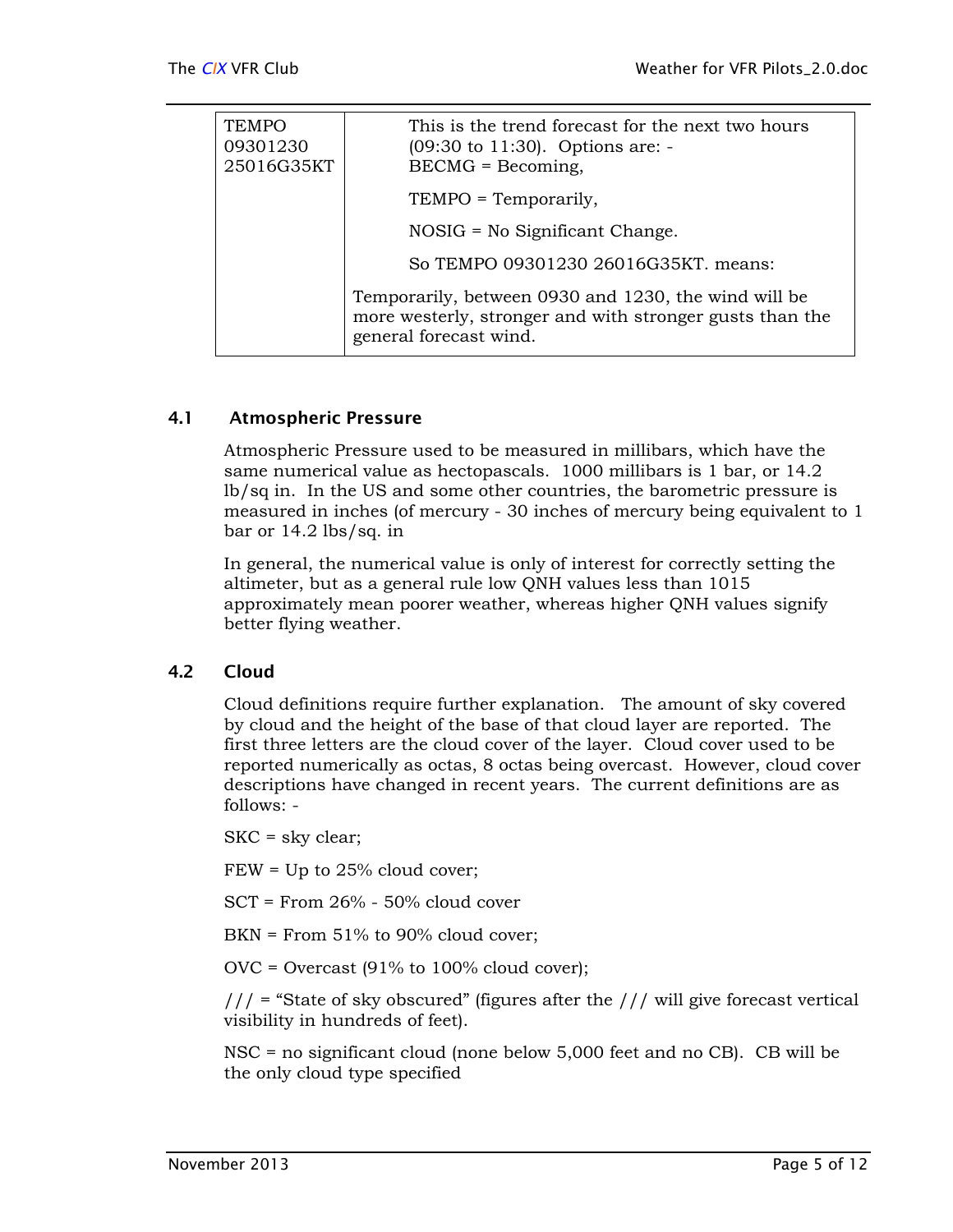<span id="page-7-0"></span>CAVOK means "Cloud and visibility OK". More specifically it means "No cloud below 5,000ft, visibility 10 kilometres or more, no Cumulonimbus (thunderclouds) and no towering cumulus, and none forecast". Where appropriate, it replaces visibility and cloud groups in TAFS and METARS.

CB means "Cumulonimbus". Cumulonimbus clouds are nasty. They are known by pilots as "Ceebees". They aren't well simulated in FS, but in the real world a light aircraft can be sucked up or forced down by vertical air currents way beyond its ability to be controlled. They can be turned upside down or even break up in extreme thunderclouds. Real world pilots give CBs a wide berth. The recommended flight distance from a CB cell is no less than 10 nautical miles.

Towering cumulus is a cloud formation which is likely to turn into a CB. It will certainly be very turbulent if you get inside it.

The three figures following the letter code are the height of the cloud base, in hundreds of feet above the ground at the reporting station. 000 = Below 100ft,  $001 = 100$ ft,  $002 = 200$ ft etc.. Be careful with this value, as it is easy to be confused and think that 250 is two hundred and fifty feet, not twenty five thousand feet, (which won't affect anyone, unless it is a thunder cloud.)

If CB follows the cloud layer and height, it means the cloud is Cumulonimbus cloud (one or more thunderstorm cells). If TCU follows it means Towering Cumulus. Light aircraft must avoid flying within 10 nautical miles of thunderstorm cells otherwise they can become uncontrollable in the turbulence within a storm cell. In the real world, if CB activity is widespread, light aircraft pilots stay on the ground!

#### 5 TAFS

The code for TAF's is quite similar to that for METARs. Being a forecast, there are a number of estimates made in regard to wind, weather (precipitation) and temperature, mainly. The code PROB30 or PROB40 is therefore often seen. It means "There is a 30% (40%) probability that the following item will occur. Among real world pilots with long experience, it is translated PROB30 probably won't happen; PROB40 and above probably will! It is unlikely you will see PROBs less than 30.

Here is an example TAF.

EGKK 121703Z 1218/1324 33007KT 9999 FEW025 BECMG 1302/1305 7000 PROB30 TEMPO 1305/1309 3000 BR BECMG 1309/1311 9999 BECMG 1320/1323 22012KT PROB30 TEMPO 1322/1324 7000 RA

This is a fairly complex one, but it looks more frightening than it is. Each group of characters can be expanded, and some in a way that almost reads like plain English! -

| <b>EGKK</b> | Airport Code to which the TAF applies: Gatwick in this case. |
|-------------|--------------------------------------------------------------|
| 121703Z     | The time of issuing the forecast.                            |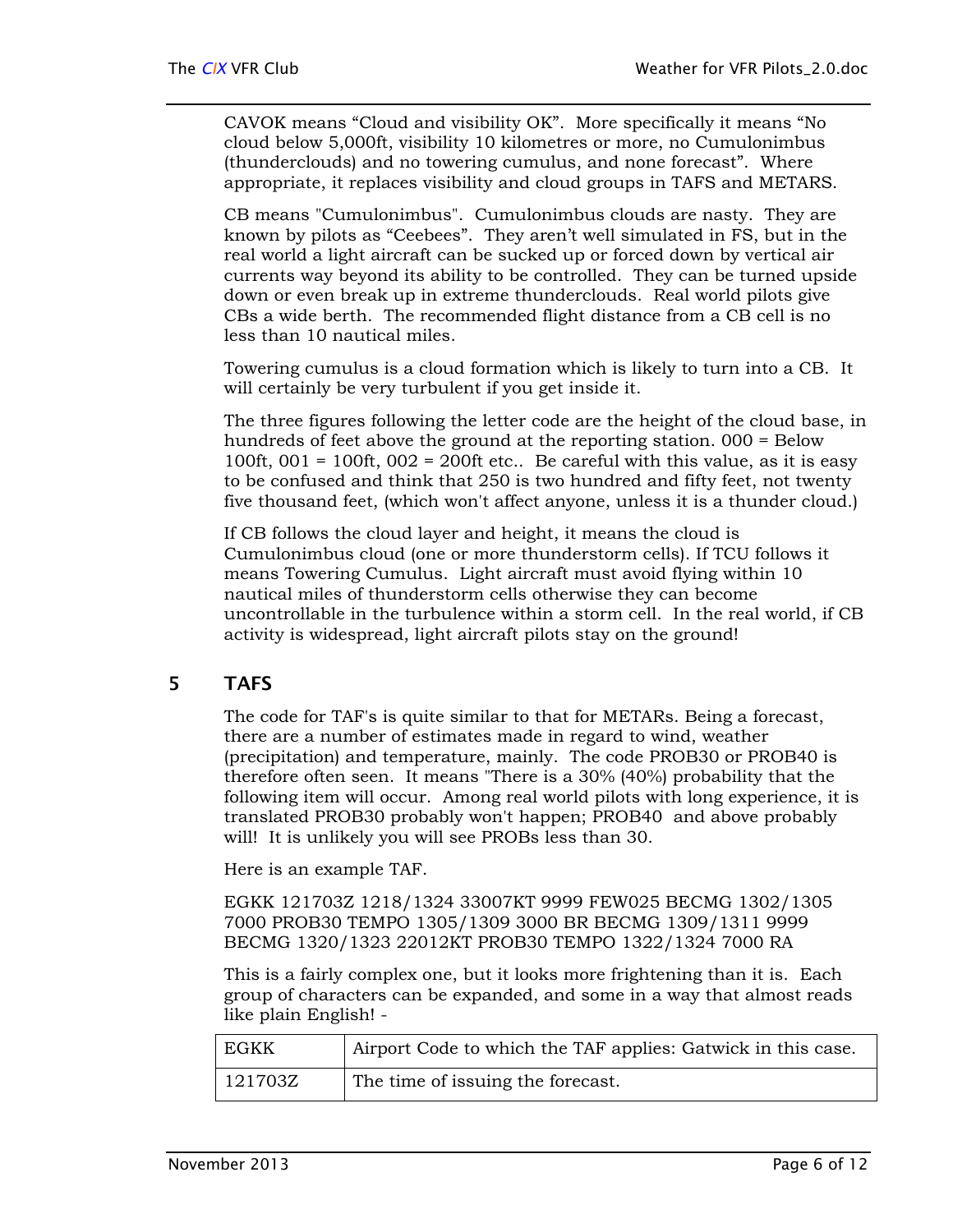| 1218/1324                 | The period for which it is valid. This is an "18 hour TAF"<br>(there are also "9 hour TAFs"), this one from the 12th at<br>18:00Z to the 13th at 24:00Z (midnight).                                                                                                                                                                                                 |
|---------------------------|---------------------------------------------------------------------------------------------------------------------------------------------------------------------------------------------------------------------------------------------------------------------------------------------------------------------------------------------------------------------|
| 33007KT                   | The forecast wind: from 330° at 7 knots.                                                                                                                                                                                                                                                                                                                            |
| 9999                      | 9999 is a special code (also found in METARs, which means<br>"10 kilometres or more", and describes the horizontal<br>visibility.                                                                                                                                                                                                                                   |
| <b>FEW025</b>             | This is the same code as for METARs again - this snippet<br>being "Few clouds with a base at 2500ft".                                                                                                                                                                                                                                                               |
| <b>BECMG</b><br>1302/1305 | Becoming, sometime between 02:00 and 05:00 on 13th                                                                                                                                                                                                                                                                                                                  |
| 7000                      | 7000 metres visibility - i.e. the visibility is forecast to<br>reduce from 10 kilometres or more to 7000 metres in the<br>early hours of 13th                                                                                                                                                                                                                       |
| PROB30                    | A 30% probability exists that                                                                                                                                                                                                                                                                                                                                       |
| <b>TEMPO</b><br>1305/1309 | temporarily, between 05:00 and 09:00 on the 13th                                                                                                                                                                                                                                                                                                                    |
| 3000 BR                   | the visibility will reduce to 3000 metres in mist. (BR for<br>mist is an odd code, some say it stands for Baby Rain, but<br>the truth is that it is an abbreviation for the French Brume,<br>meaning mist.)                                                                                                                                                         |
|                           | How do we know that 3000 means visibility in metres and<br>not 3000 feet cloud ceiling? Because cloud ceiling is<br>measured in 100s of feet with the trailing zeros omitted. So<br>the clue is in the size of the number.                                                                                                                                          |
| <b>BECMG</b><br>1309/1311 | Becoming, sometime between 09:00 and 11:00 on 13th                                                                                                                                                                                                                                                                                                                  |
| 9999                      | Nice and clear again! (More than 10 Km of course,<br>technically).                                                                                                                                                                                                                                                                                                  |
| <b>BECMG</b><br>1320/1323 | Then, between 20:00 and 23:00 on 13th                                                                                                                                                                                                                                                                                                                               |
| 22012KT                   | the wind will "back" from $330^{\circ}$ to $220^{\circ}$ and freshen a little to<br>12 knots. The term "veer" for wind is familiar, and means<br>that the direction it is coming from moves round clockwise.<br>"Back is less familiar, and means that the direction it is<br>coming from moves round anticlockwise. Similarly, "freshen"<br>means go a bit faster. |
| PROB <sub>30</sub>        | A 30% probability exists that                                                                                                                                                                                                                                                                                                                                       |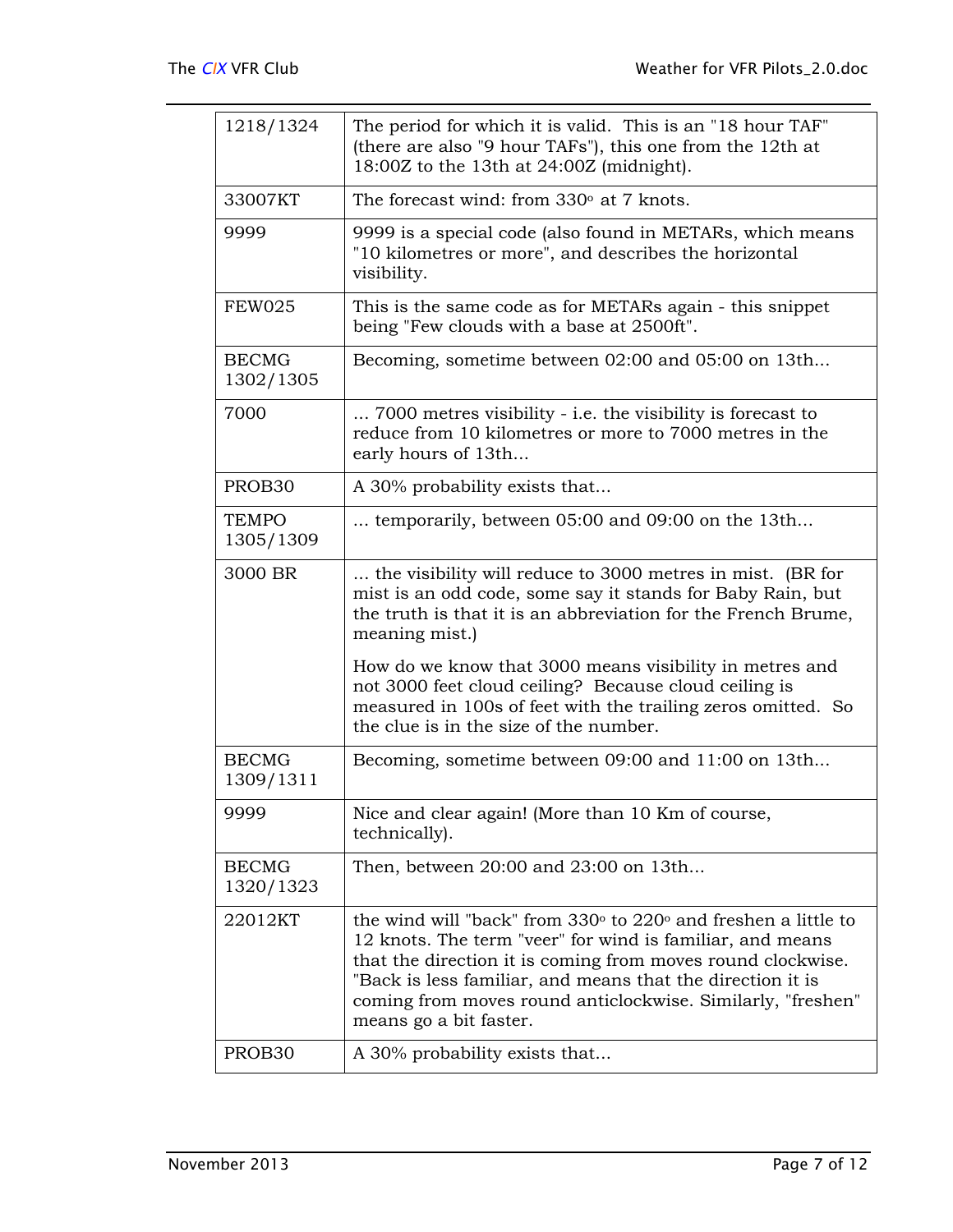<span id="page-9-0"></span>

| TEMPO<br>1322/1324 | temporarily between 22:00 and 24:00 on 13th                                                                                                                                                    |
|--------------------|------------------------------------------------------------------------------------------------------------------------------------------------------------------------------------------------|
| 7000 RA            | it will rain, and the visibility while it is raining will be 7000.<br>metres. 7000 RA are often coupled together, because that is<br>the normal approximate visibility whenever it is raining. |

So - when, if at all, will it be a good day to fly a light aircraft on a short cross-country trip or perhaps a night flight? The answer is that sometime between 09:00 and 11:00 on 13th, there will be light wind and good visibility, though the wind will back and freshen later, but still within limits for a light aircraft, and this "weather window" will last until about 22:00 or midnight, when it may start to rain.

Note that BECMG is more certain than PROB, and TEMPO can last all day, even though it is supposed to be only "temporarily".

It is really quite simple once you get used to it! It is just that weather is not a certainty in the UK; it's a gamble.

#### 6 WEATHER CODES

DZ= DRIZZLE RA= RAIN SN= SNOW GS= SMALL OR SOFT HAIL GR= HAIL PE= ICE PELLETS IC= ICE CRYSTALS TS= THUNDERSTORM HZ= HAZE BR= MIST FG= FOG FU= SMOKE SS= SANDSTORM DS= DUSTSTORM PO= DUST DEVILS DU= DUST SA= SAND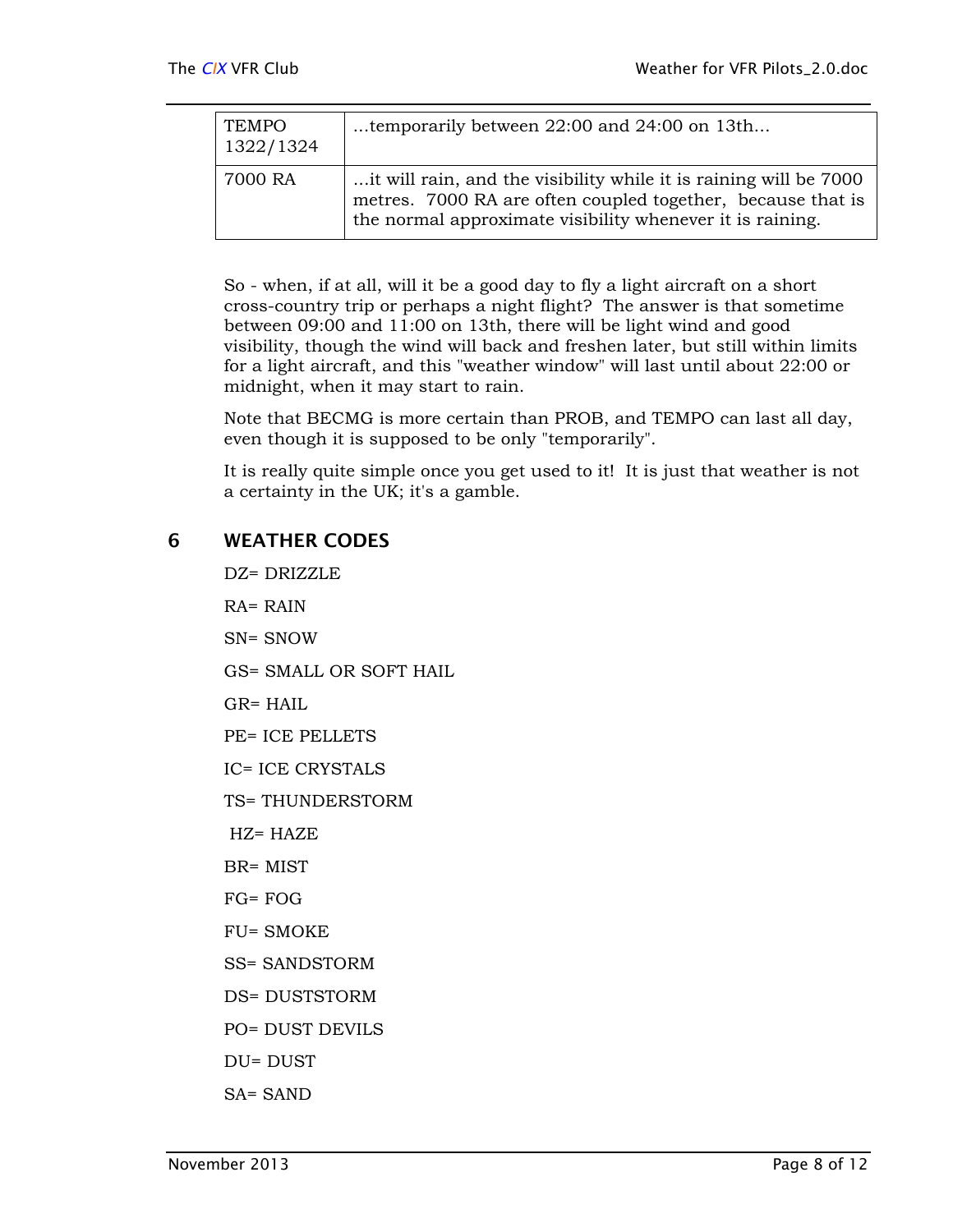#### <span id="page-10-0"></span>SQ= SQUALL

FC= FUNNEL CLOUD (Tornado or Waterspout or similar)

UP= UNKNOWN PRECIPITATION

The following can only be put before one of the above codes. They can't be used on their own.

 $-$  = LIGHT

 $+ = HEAVY$ 

RE= RECENT

FZ= FREEZING

BL= BLOWING

DR= DRIFTING

They can be combined, or used individually, e.g.

+SHRA= HEAVY SHOWERS of RAIN

RERA= RECENT RAIN

RASN= SLEET (RAIN & SNOW) TSGR= THUNDERSTORM WITH HAIL BLSN= BLOWING SNOW +-FZRA= LIGHT FREEZING RAIN RADZ= RAIN & DRIZZLE

#### 7 THE STANDARD ATMOSPHERE

The International Standard Atmosphere (ISA) is defined as a weather condition where the temperature is  $15^{\circ}$  Celcius, and the atmospheric pressure is 29.92 inches of mercury or 1013.2 hectopascals at sea level. It is more complicated than that, but it's principal use in aviation is in providing a base set of conditions against which aircraft performance can be measured and compared.

In flight simulator, it isn't actually terribly important, but it is included here, because you will come across the term ISA, and the above is what it means.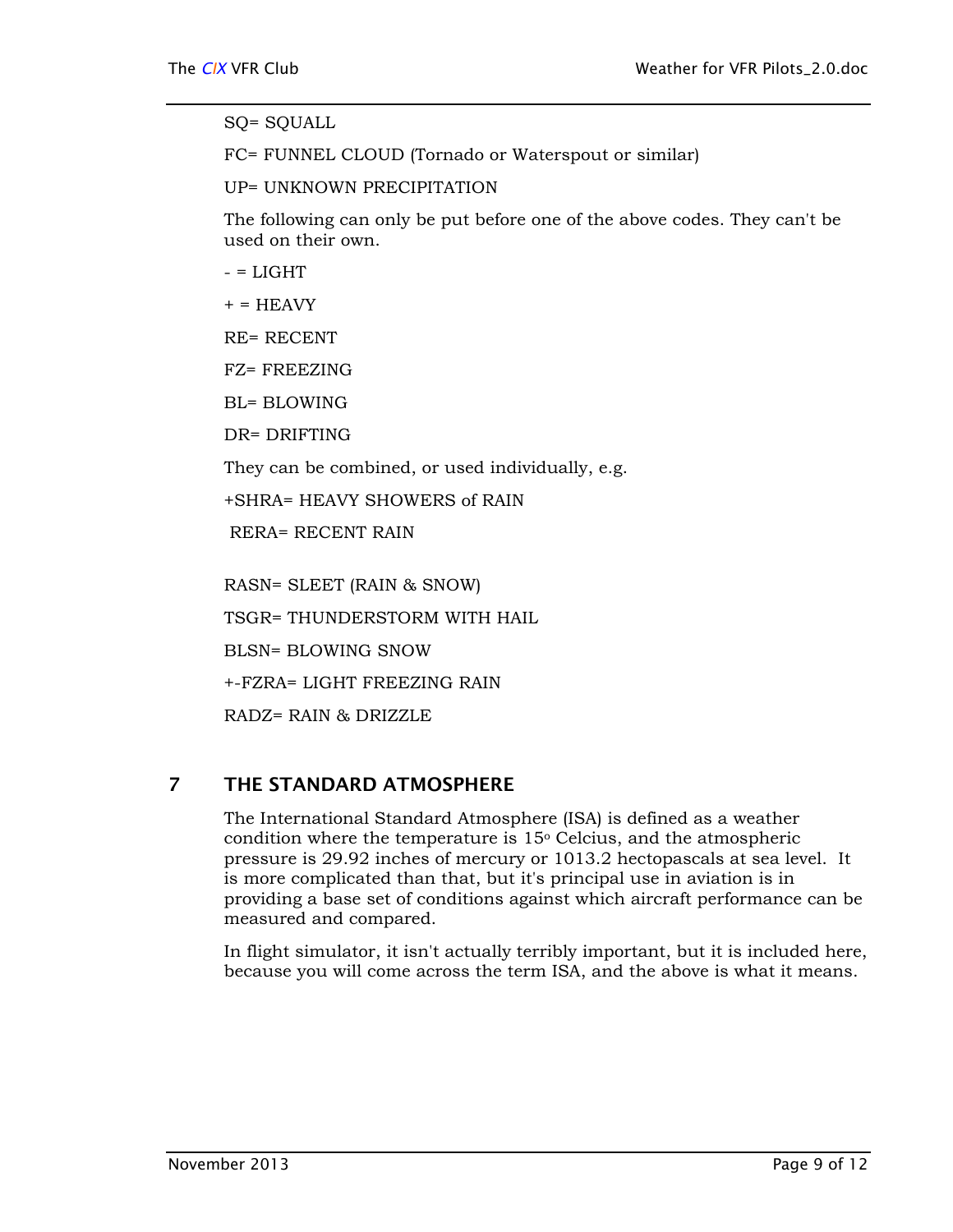#### <span id="page-11-0"></span>8 VISUAL FLIGHT RULES AND WEATHER

#### 8.1 General Principles

Visual flight is permitted when the visual meteorological conditions (VMC) are suitable. The rules which define "suitable" are included within the Visual Flight Rules (VFR) under which the great majority of light aircraft flights are conducted.

The first visual flight rule defines visual flight: -

#### *An aircraft being flown under Visual Flight Rules must be flown clear of cloud and in sight of the surface.*

The pilot is solely responsible for maintaining the aircraft clear of cloud and in sight of the surface and for maintaining visual separation from terrain and other aircraft. This is usually known simply as "See and avoid".

When the pilot cannot fulfill these criteria then the flight must be conducted under Instrument Flight Rules (IFR) and the weather conditions are known as Instrument Meteorological Conditions (IMC).

The boundary between IMC and VMC is defined by certain visibility values known as the VMC minima.

- Horizontal visibility
- Clearance from cloud both horizontally and vertically
- Cloud ceilings for take offs and landings

In the UK VFR flight is not permitted in Class A airspace. Until 2012, night flight was always classed as IFR, but from September 15th 2012, VFR at night is now permitted, with certain provisions.

- 1) Above 3,000 feet above mean sea level, an aircraft must remain at least 1000ft above the highest obstacle within 5 nautical miles either side of track.
- 2) At or below 3000 feet above mean sea level the aircraft must be flown clear of cloud and with the surface in sight in a flight visibility of 5 km.
- 3) At or below 3000 feet above mean sea level, if the aicraft is flying at 140 knots or less, indicated airspeed, the aircraft must be flown clear of cloud and with the surface in sight in a flight visibility of 1.5 km.

For full details, see <http://www.caa.co.uk/docs/33/InformationNotice2012145Corrected.pdf>.

There is no Class B airspace in the UK.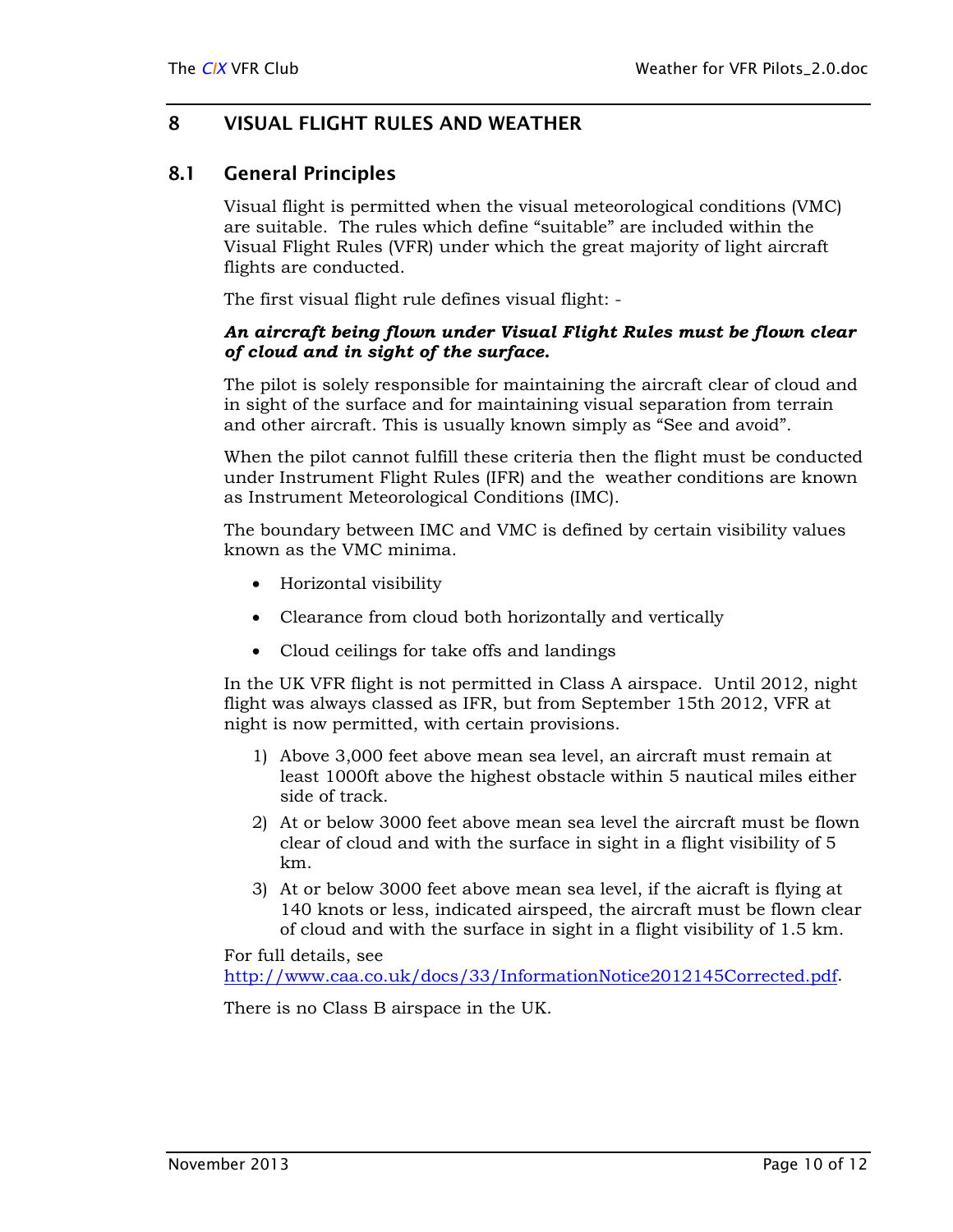| <b>Within Controlled Airspace</b> (Classes $C$ to $E$ )                                       |                                                                                                                            |                                                                                                                                                                                                                                                                               |  |
|-----------------------------------------------------------------------------------------------|----------------------------------------------------------------------------------------------------------------------------|-------------------------------------------------------------------------------------------------------------------------------------------------------------------------------------------------------------------------------------------------------------------------------|--|
| At and above FL 100                                                                           | <b>Below FL100</b>                                                                                                         | At or Below 3000ft                                                                                                                                                                                                                                                            |  |
| 8 km flight visibility<br>1500m horizontally<br>from cloud<br>1000ft vertically<br>from cloud | 5 km flight<br>٠<br>visibility<br>1500m<br>٠<br>horizontally from<br>cloud<br>1000ft vertically<br>$\bullet$<br>from cloud | Fixed wing aircraft at<br>more than 140 knots: -<br>5 km flight visibility<br>1500m horizontally<br>from cloud<br>1000ft vertically<br>from cloud<br>Fixed wing aircraft at<br>140 knots or less: -<br>5 km flight visibility<br>Clear of cloud<br>In sight of the<br>surface |  |

#### <span id="page-12-0"></span>8.2 UK Defined Weather Minima for VFR Flight

Helicopters inside controlled airspace: - Clear of cloud and in sight of surface